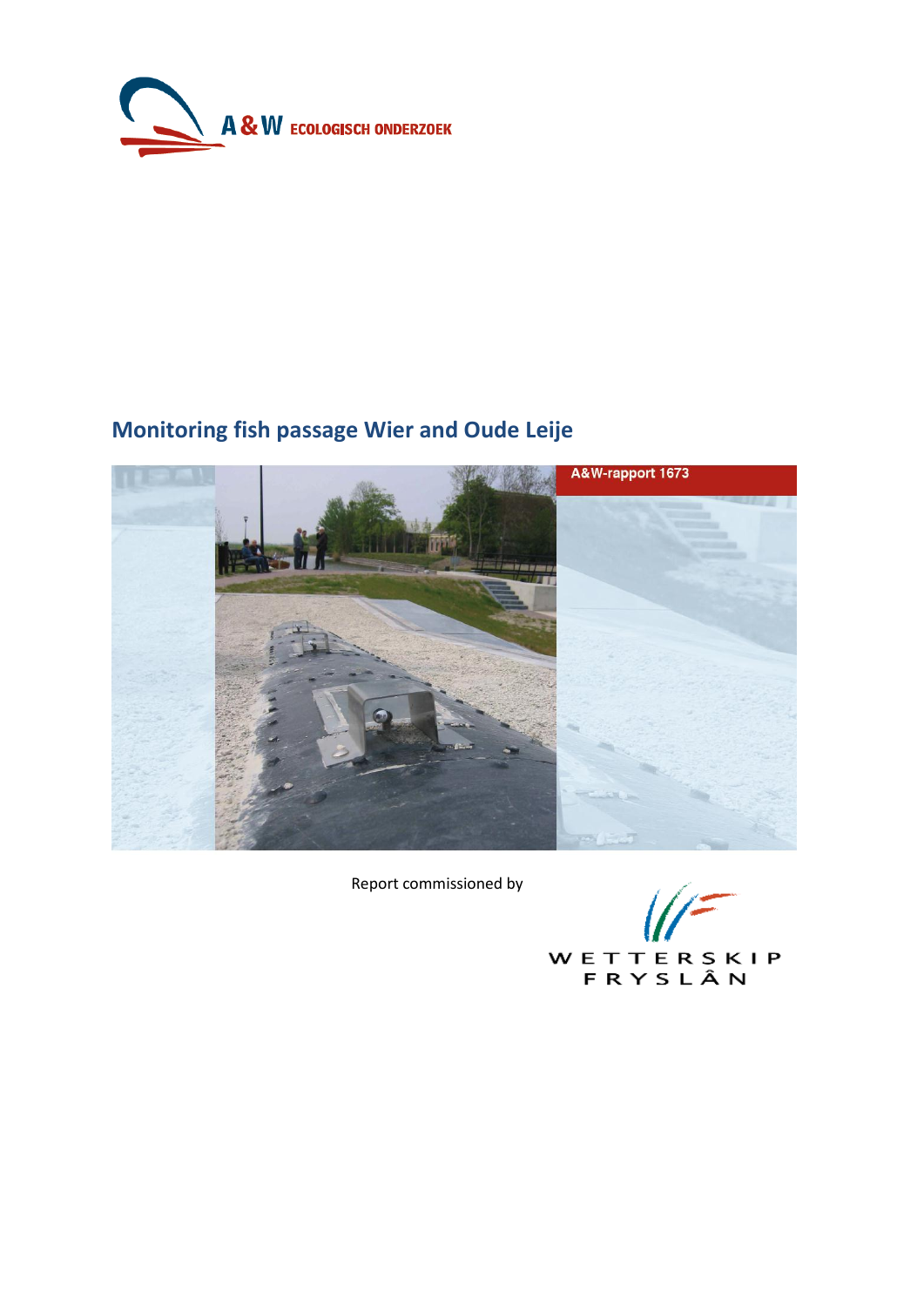#### **Cover photo**

Above ground section of the siphon fish pass at Oude Leije, A&W

#### **M. Koopmans 2011**

Monitoring fish passage Wier and Oude Leije. A&W rapport 1673 Altenburg & Wymenga reasurch, Feanwâlden

#### **Required by**

**Wetterskip Fryslan** Postbus 36 8900 AA Leeuwarden Telephone +31 (0) 58 292 22 22

### **Research carried out by**

# **Altenburg & Wymenga ecological research ltd** Postbus 32 9269 ZR Feanwâlden Telephone +31 (0) 511 47 47 64 Fax +31 (0) 511 47 27 40 [info@altwym.nl](mailto:info@altwym.nl) www.altwym.nl

| Project number   | <b>Project leader</b> | <b>Status</b> |
|------------------|-----------------------|---------------|
| 1571 vwl         | M. Koopmans           | Concept       |
| <b>Authority</b> | <b>Initials</b>       | Date          |

Approved 1. Schut J. Schut 29 June 2011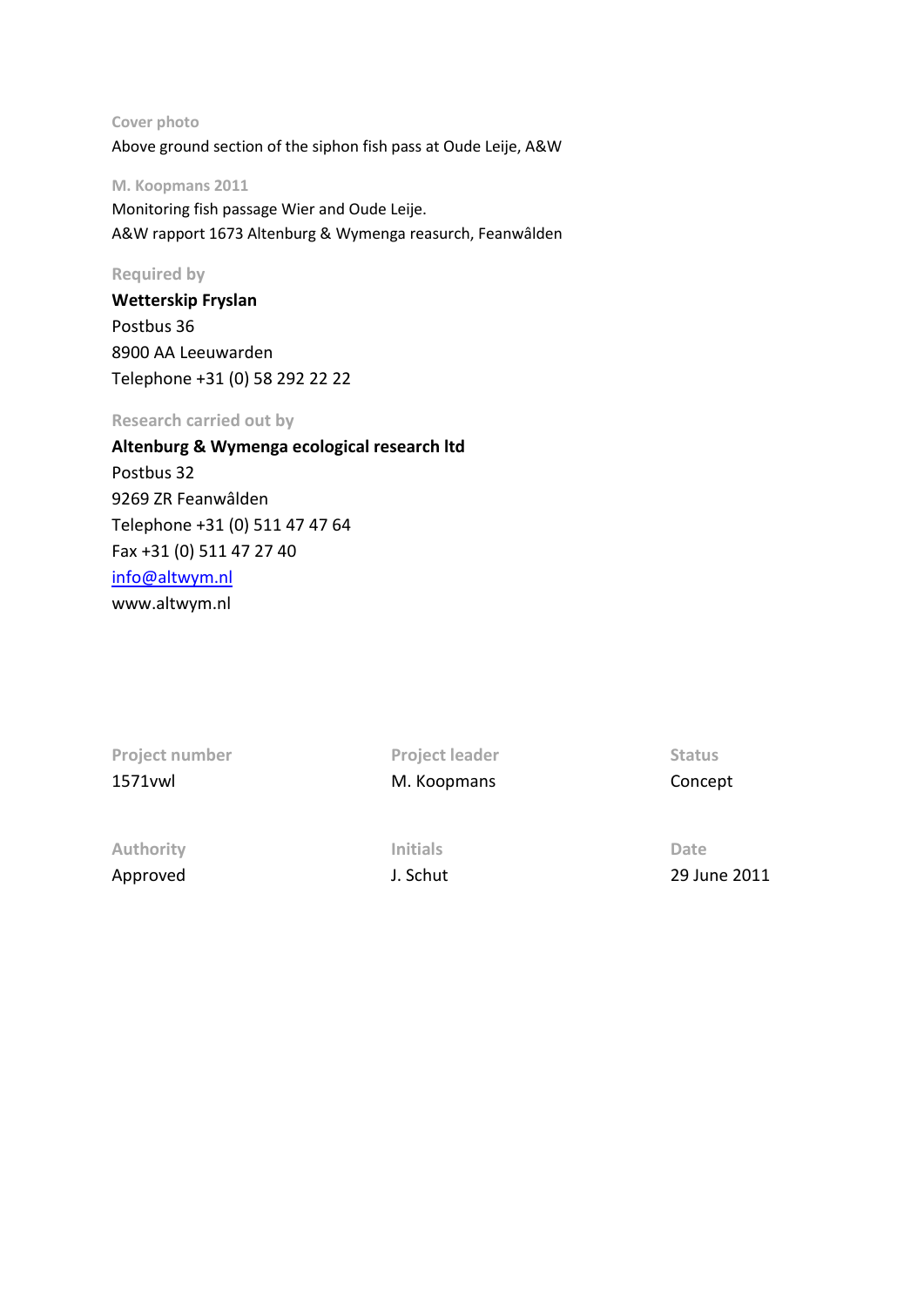# **Contents**

# **1 Introduction**

- 1.1 Introduction
- 1.2 Aims

# **2 Method**

- 2.1 Equipment and setup
- 2.2 Catch period and frequency
- **3 Results**
- **4 Conclusions**
- **5 Literature**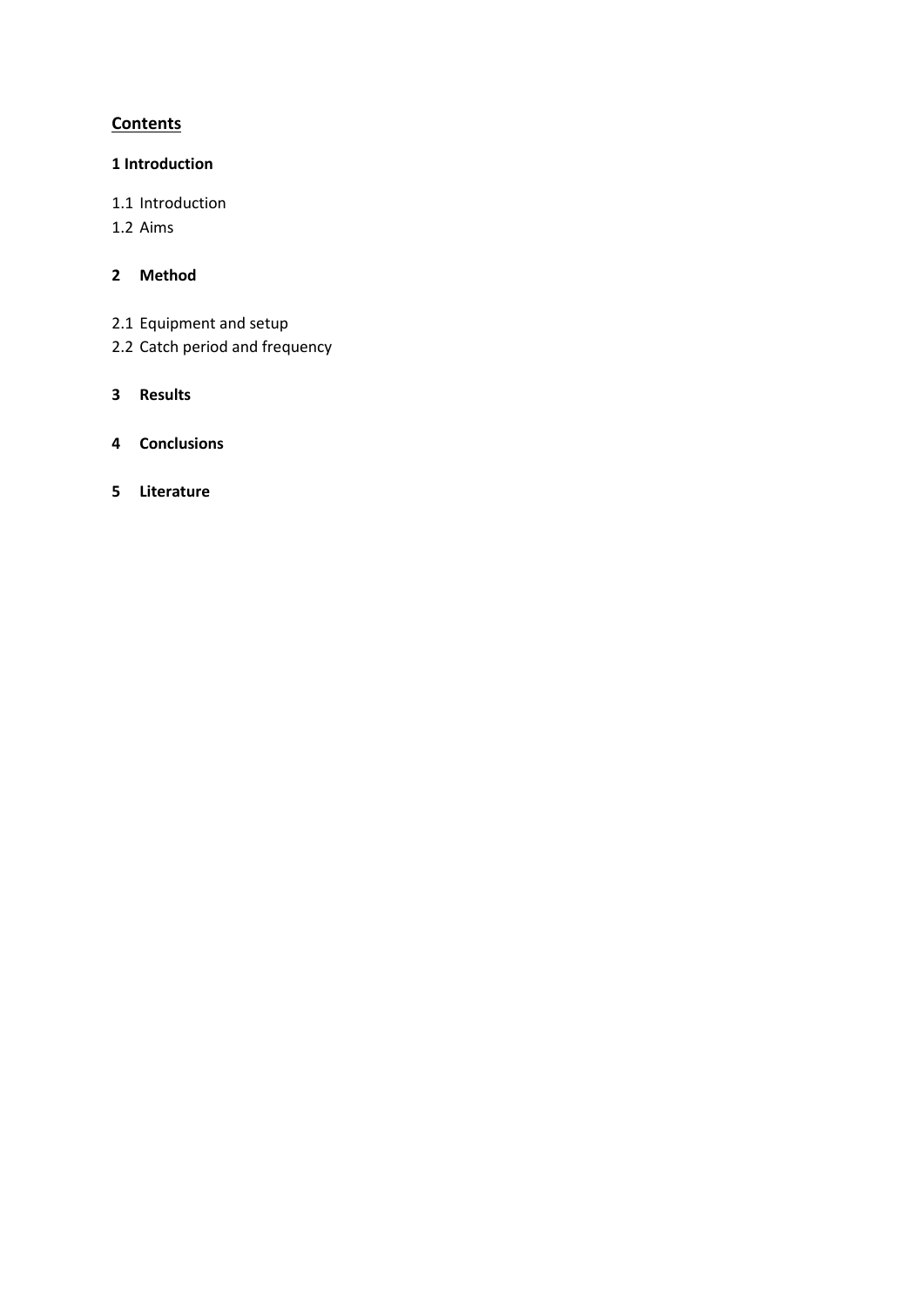

*Figure 1.1 – Locations of the fish passages (Siphon fish ladders)*

## 1.1 Introduction

In 2009 and 2010 two sluices were added to extend the navigable route, Northern Elfsteden navigation route. In connection with a possible freshwater/saltwater passage at Zwarte Haan extra attention for the environment within the Northern Elfsteden navigation route meant the sluices at Oude Leije and Wier (figure1.1) had to be made passable for migratory fish. A Siphon fish ladder has been placed around each of the sluices, these Siphon fish ladders allow fish to pass from the main drain to the polder and vice versa. The fish passages have been operational since spring 2011.

## 1.2 Aims

Wetterskip Fryslân (Friesian IDB) is interested in the operations of the installed Siphon fish passages in Oude Leije and Wier and instigated Altenburg & Wymenga ecological research ltd (A&W) to produce a report and statistics for these sites. To obtain an insight in the pass-ability of the Siphon fish ladder weekly monitoring was conducted at the main drain side of the pumping station. A&W have worked together with DHr. P. Visser, employee of Wetterskip Fryslân. The results included within the following report are from monitoring research conducted at both Wier and Oude Leije Siphon fish ladders.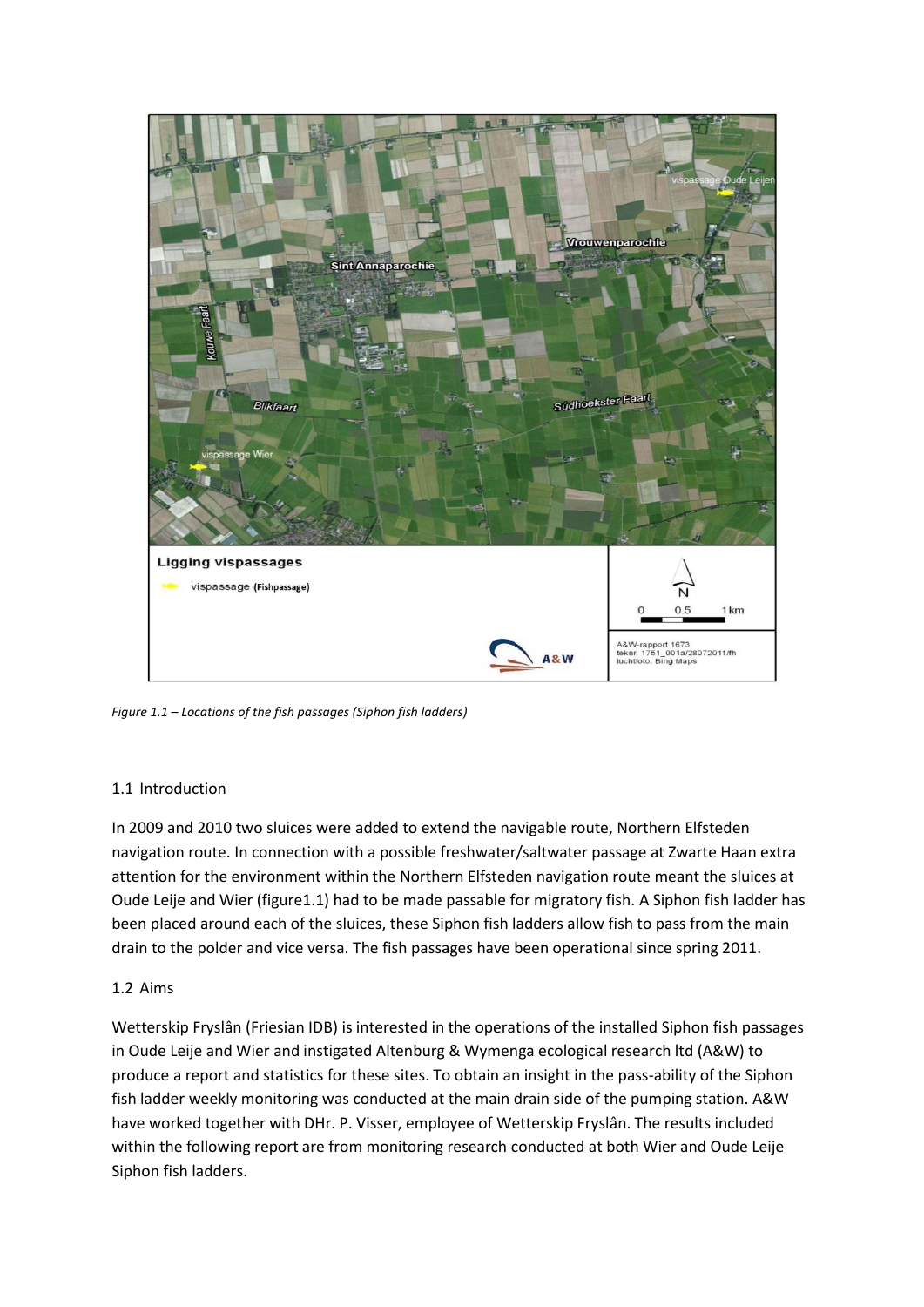### **2 Method**

#### 2.1 Equipment and setup

To discover the efficiency of the fish passage a fyke net was mounted to the main drain side of the fish pass. It was chosen to monitor the fish which were migrating from the polder to the main drain. This is part of a known migratory route for fish from the Waddenzee to the main drain. The fyke net caught any fish which used the siphon fish ladder, the caught fish are then measured and released behind the fyke net in the main drain waters. The large fyke net had a length of 10m with a hoop diameter of 150cm with 4 partitions, with a decreasing netting pitch from 13mm to 11mm to 9mm with the finest at 5mm. The siphon fish pass at Wier required a bespoke fyke net connecting it to the opening of the fish pass. The Siphon fish passage at Oude Leije had a fyke net and return nets attached to the opening of the fish pass on the main drain side, this ensured all fish which swam through the siphon fish pass ended up in the Fyke net. Every sample was taken in the same way at the same time (early morning).

#### 2.2 Catch period and frequency

Sampling results from the Blikfaart and Sűdhoekster Faart clearly log that a large variety of fish species are present, mainly European perch, common roach, pike, tench, eel and also endangered species such as European bitterling and Spined Loach (reference OVB 2005). The spring migration for these fish species occurs from late March to late May (reference Kroes & Monden 2005). It is important that the monitoring/catch period is carried out within the migration period for the threespined stickleback and the (glass) eel. The fyke net was first placed at the siphon fish pass in Wier  $12<sup>th</sup>$  April 2011, the first sampling of the catch was carried out on the 14<sup>th</sup> April 2011. After every sample was measured the fyke nets were cleaned. Over a period of 9 weeks the effectiveness of the fish pass at Wier was determined by measuring the catch. The fyke at Oude Leije was placed on the 3<sup>rd</sup> May 2011 the first sampling was carried out on the 5<sup>th</sup> of May 2011. Monitoring at Oude Leije was carried out for 6 weeks. As of week 19 the frequency in which the fyke was emptied and sampled was adapted and reduced from twice per week to once per week (table 2.1). During the sampling every fish was recorded by specie and size. During each visit the water temperature was recorded by the Wetterskip (IDB) the flow rate within the siphon fish ladder was also registered several times.

| <b>Visit No</b> | Wier       | Visit No        | Wier       | Visit No | Oude Leije |
|-----------------|------------|-----------------|------------|----------|------------|
|                 | 14/04/2011 | 8               | 13/05/2011 |          | 05/05/2011 |
| 2               | 18/04/2011 | 9               | 17/05/2011 | 2        | 09/05/2011 |
| 3               | 21/04/2011 | 10 <sup>1</sup> | 24/05/2011 | 3        | 13/05/2011 |
| 4               | 26/04/2011 | 11              | 31/05/2011 | 4        | 17/05/2011 |
| 5               | 28/04/2011 | 12              | 07/06/2011 | 5        | 24/05/2011 |
| 6               | 03/05/2011 |                 |            | 6        | 31/05/2011 |
|                 | 09/05/2011 |                 |            |          | 07/06/2011 |

*Table 2.1 - Site visit data Oude Leije and Wier during spring 2011.*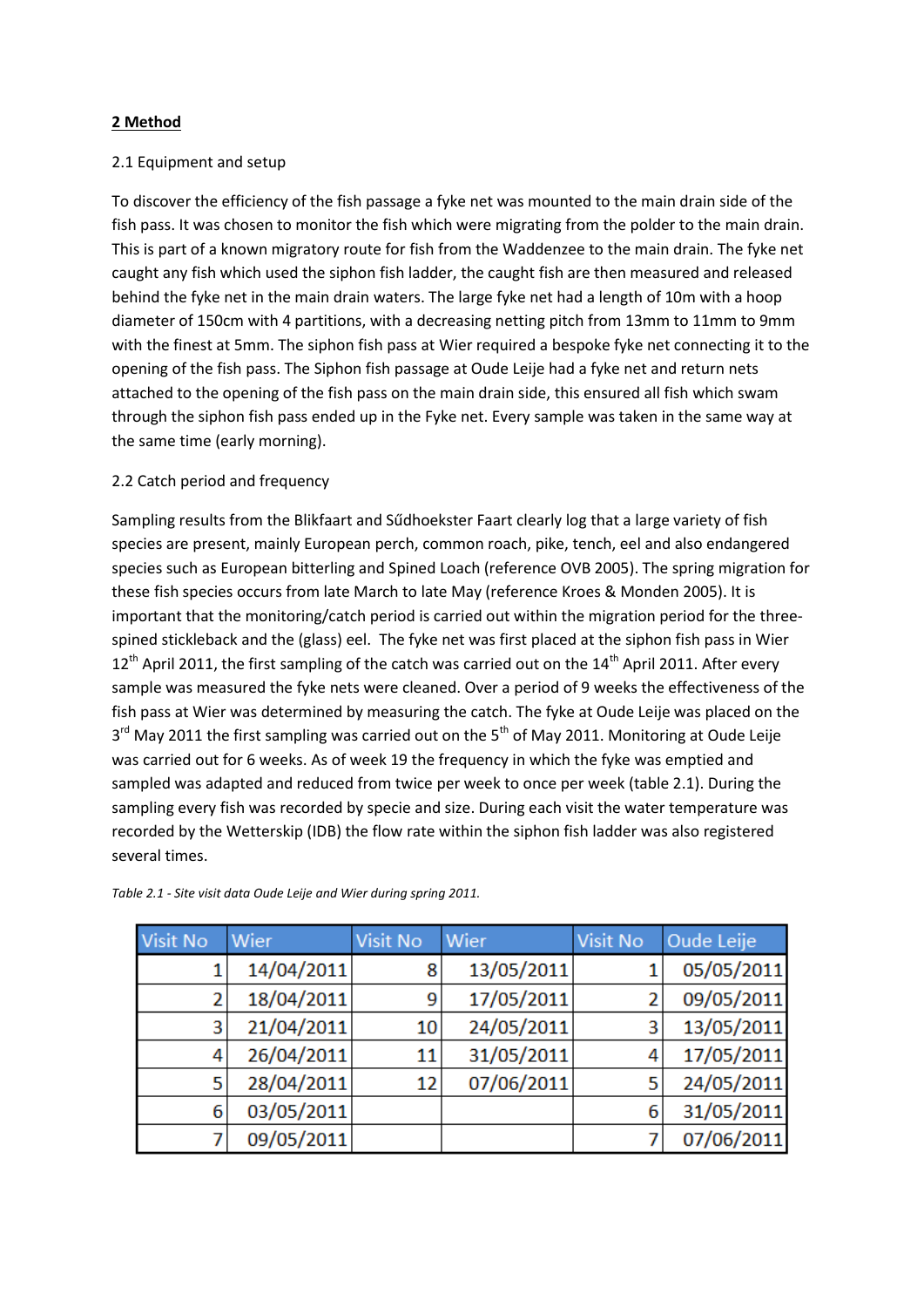

*Fyke net construction for fish pass monitoring at Wier.*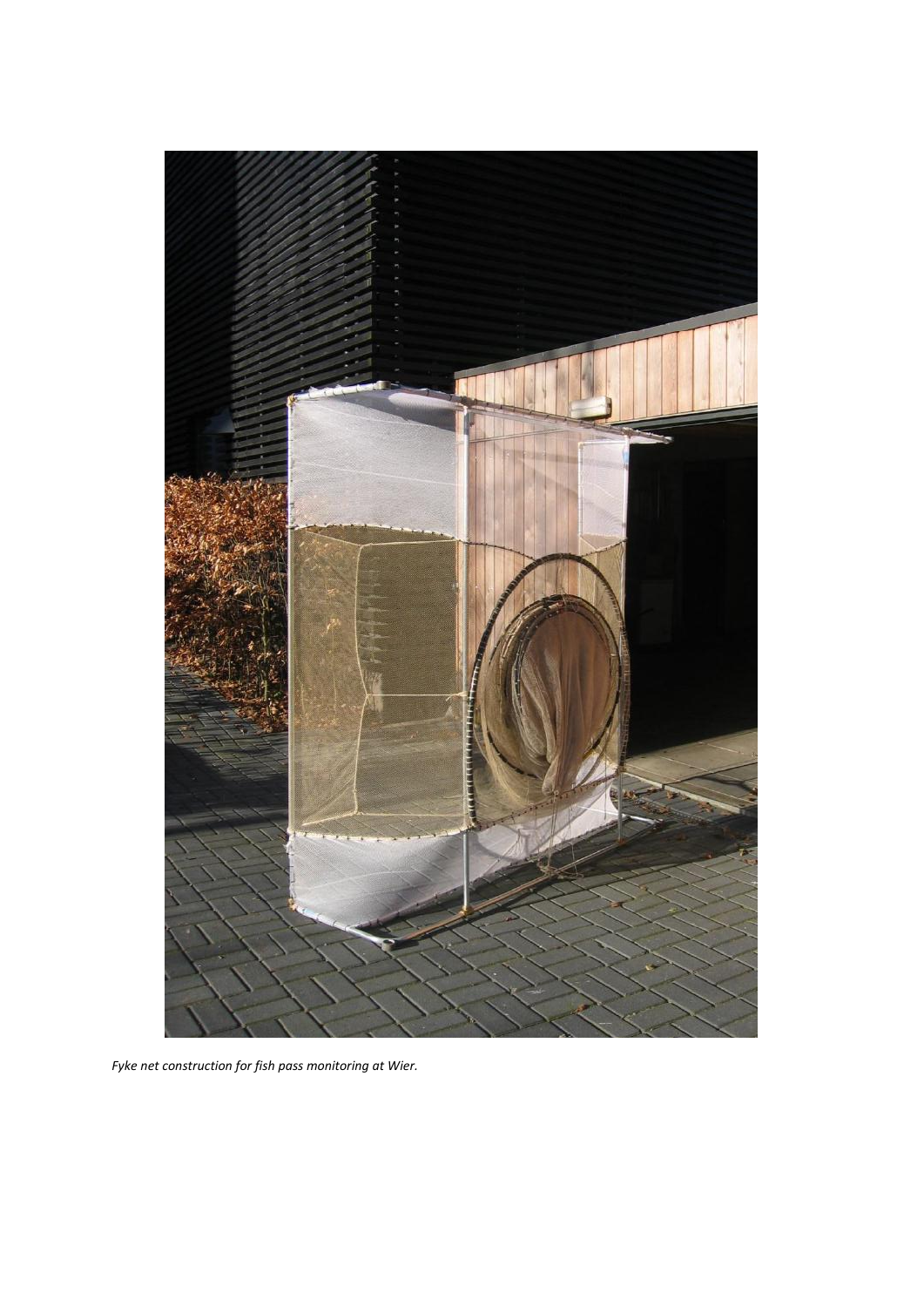#### **3 Results**

#### Species and Numbers

During the sampling period (spring 2011) the siphon fish passages at Wier and Oude Leije passed total of 887 fish, made up of 13 species (table 3.1). The most frequently recorded species were European perch, common roach and eel. Eurasian ruffe and common rudd were also often caught. Some examples were found of the following species; European bitterling, common bream, Prussian carp, pike, pike perch and tench. Chinese mitten crabs were also regularly found in the fyke nets.

The European bitterling is a highly protected species according to Flora- and faunawet, category 3 (Dutch legislation) and are now on the red/endangered list [\(www.minlnv.nederlandsesoorten.nl/\)](http://www.minlnv.nederlandsesoorten.nl/). Noting: The channels in northwest Fryslân are an important habitat for this species.

| <b>Species</b>             | Passage Oude Leije |        |           | Passage Wier      | <b>Total</b>   |                |  |
|----------------------------|--------------------|--------|-----------|-------------------|----------------|----------------|--|
|                            | <b>No</b>          | %      | <b>No</b> | %                 | <b>No</b>      | %              |  |
| <b>European Perch</b>      | 306                | 57     | 180       | 51                | 486            | 55             |  |
| <b>European Bitterling</b> | $\sim$             | $\sim$ | 1         | $\sim$            | 1              | 0              |  |
| Common Roach               | 155                | 29     | 61        | 17                | 216            | 24             |  |
| <b>Common Bream</b>        | 5                  | 1      | 3         | $\mathbf{1}$      | 8              | $\mathbf{1}$   |  |
| Prussian Carp              | $\sim$             | $\sim$ | 4         | $\mathbf{1}$<br>4 |                | $\Omega$       |  |
| <b>Silver Bream</b>        | $\overline{2}$     | $\sim$ | w         | $\sim$            | $\overline{2}$ | 0              |  |
| <b>Common Carp</b>         | $\sim$             | $\sim$ | 2         | $\mathbf{1}$      | $\overline{2}$ | 0              |  |
| <b>European Eel</b>        | 29                 | 5      | 69        | 20                | 98             | 11             |  |
| <b>Eurasian Ruffe</b>      | 20                 | 4      | 17        | 5                 | 37             | 4              |  |
| <b>Common Rudd</b>         | 10                 | 2      | 11        | 3                 | 21             | $\overline{2}$ |  |
| Pike                       | 2                  | $\sim$ | $\sim$    | $\sim$            | $\overline{2}$ | $\Omega$       |  |
| <b>Pike Perch</b>          | 4                  | 1      | w         | $\sim$            | 4              | $\Omega$       |  |
| Tench                      | 4                  | 1      | 2         | 1                 | 6              | 1              |  |
| <b>Total</b>               | 537                | 100    | 350       | 100               | 887            | 100            |  |

*Table 3.1 - Specie and number statistics found in catch at Oude Leije and Wier during spring 2011.*

The differences in the specie composition and numbers of the two fish passages are immediately noticeable. Pike, silver bream and pike perch were found in the fyke nets at Oude Leije but not in the nets at Wier. At Wier however European bitterling, Prussian carp and common carp were caught, whilst these species made no use of the fish pass at Oude Leije. The total numbers of fish caught at Oude Leije was far greater than at Wier. In reality the difference was far greater as the monitoring at Oude Leije started three weeks later from week 18 and was therefore monitored for a shorter period of time than Wier.

In both fish passes more than 50% of the catch was made up of European perch. Common roach made up around 25% of the fish caught. In the fish passage at Wier a large proportion of the catch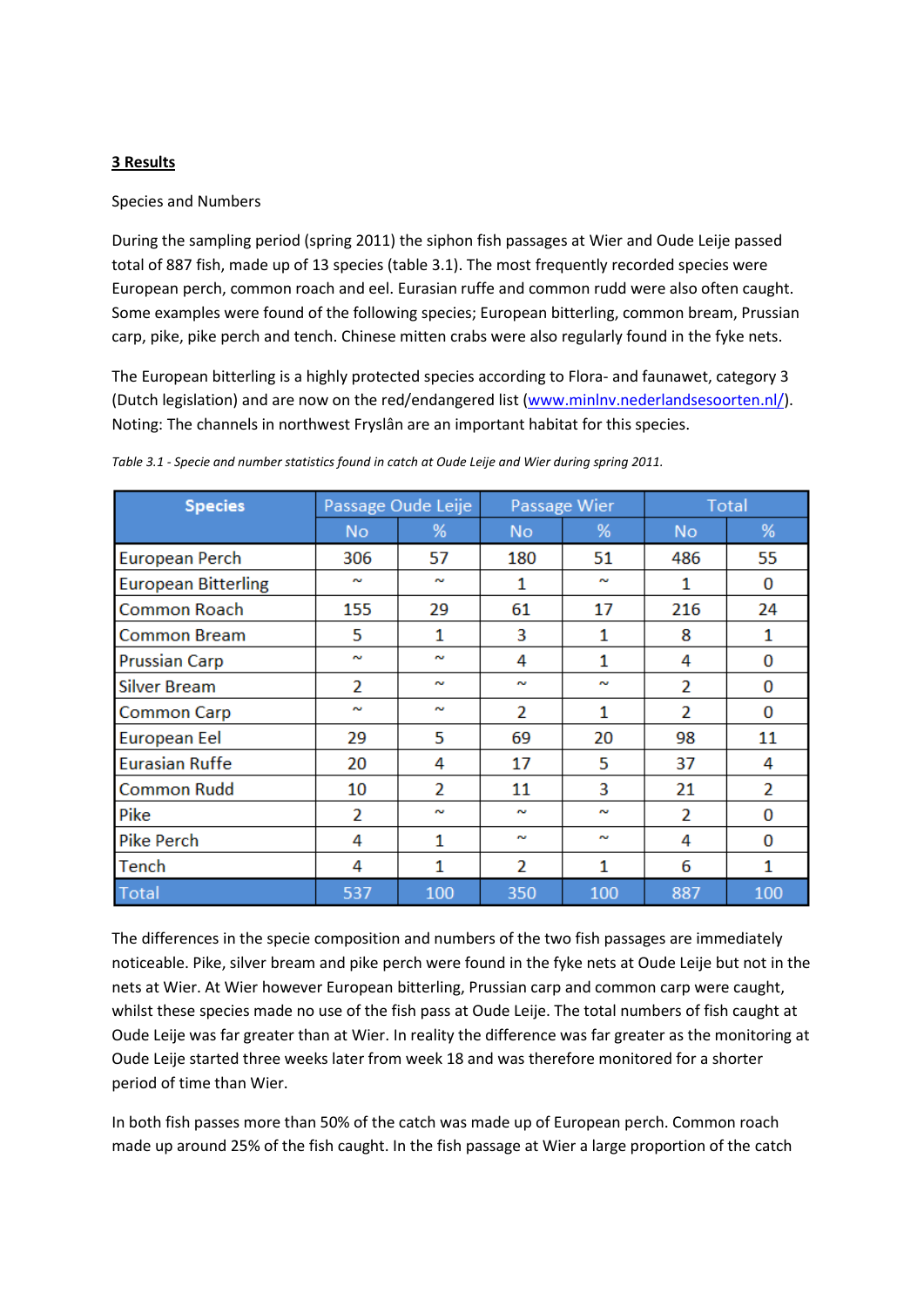was made up of eel, 20%. At Oude Leije however eels made up only 5% of the total catch. Figure 3.1 displays the percentage of fish species caught



*Figure 3.1 - Percentage distributions for fish species which passed through both fish passes at Oude Leije and Wier during spring 2011.*

#### Numbers per sample

During the research period the catch composition varied, both in numbers caught and species found. The total number of fish caught each week regardless of species was recorded for each siphon to allow the data to give a direct comparison of both sites (Figure 3.2). The number of caught fish at the Wier fish pass during the sample period produces a rising line with the highest numbers around week 17 (end of April) this is the migration period for most of the common species in this area. However the fish passage at Oude Leije shows a clearly observable peak around week 19, middle of May. After the middle of May the numbers declined rapidly and started increasing again from week 22.



*Figure 3.2 - Numbers caught weekly in the sampled fish passes*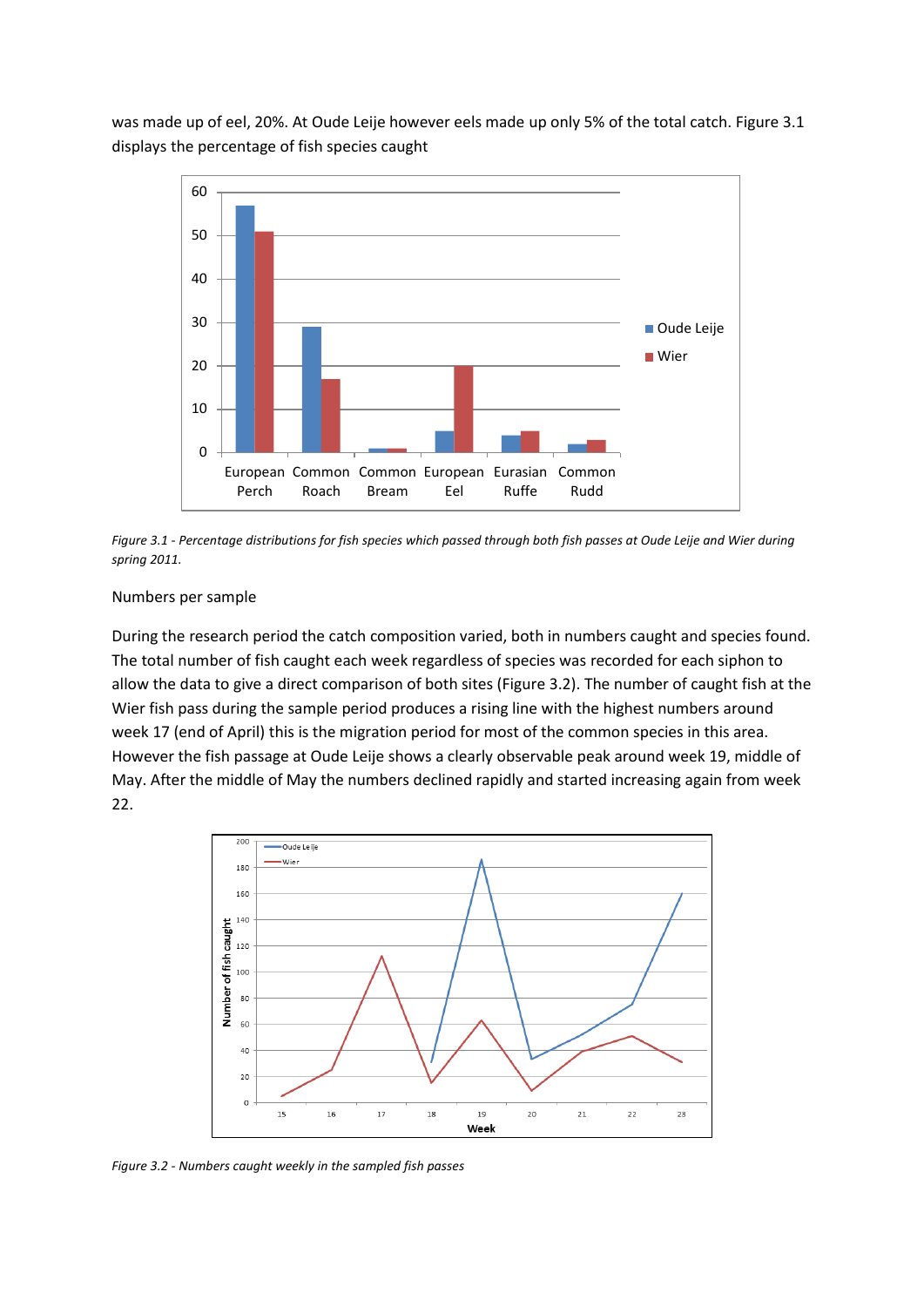The number of fish caught per sample on the main drain side of the fish passage varied from 31 to 186 at Oude Leije (table3.2), with an average of 90 fish per sample. On average within each sample there were 7 species of fish, with a minimum of 5 species and a maximum of 10 species. The siphon fish pass at the Wier site recorded fewer fish on average in each sample than at Oude Leije. The Wier site showed an average of 39 fish in each catch with an average of 5 species. The catch size varied from a minimum of 7 to a maximum of 112 fish. Also within the samples from Wier there were on average less variations of species found with a minimum of 2 species to a maximum of 7 found in each sample. Common fish to the water course such as perch, common roach, eel and Eurasian Ruffe were found in almost every catch.

*Table 3.2 - Species composition for each fish pass during spring 2011. The monitoring of the fish passage at Oude Leije is from week 18.* 

| Fish Passage Oude Leije fish siphon |     |     |     |              |                |                |              |              |              |  |
|-------------------------------------|-----|-----|-----|--------------|----------------|----------------|--------------|--------------|--------------|--|
| Week                                | 15  | 16  | 17  | 18           | 19             | 20             | 21           | 22           | 23           |  |
| European perch                      | N/A | N/A | N/A | 10           | 100            | 14             | 32           | 42           | 108          |  |
| <b>Common Roach</b>                 | N/A | N/A | N/A | 12           | 56             | 13             | 8            | 29           | 37           |  |
| <b>Common Bream</b>                 | N/A | N/A | N/A | $\mathbf{1}$ | $\overline{2}$ | 1              | $\sim$       | 1            | $\sim$       |  |
| <b>Silver Bream</b>                 | N/A | N/A | N/A | $\sim$       | $\mathbf{1}$   | $\mathbf{1}$   | $\sim$       | $\sim$       | $\sim$       |  |
| European eel                        | N/A | N/A | N/A | 3            | 9              | $\overline{2}$ | 6            | 1            | 8            |  |
| Eurasian Ruffe                      | N/A | N/A | N/A | 5            | 6              | 1              | 4            | $\mathbf{1}$ | 3            |  |
| Common rudd                         | N/A | N/A | N/A | $\sim$       | 9              | $\sim$         | $\sim$       | $\sim$       | $\mathbf{1}$ |  |
| Pike                                | N/A | N/A | N/A | $\sim$       | $\mathbf{1}$   | $\sim$         | $\mathbf{1}$ | $\sim$       | $\sim$       |  |
| Pike-perch                          | N/A | N/A | N/A | $\sim$       | $\mathbf{1}$   | $\sim$         | $\sim$       | $\sim$       | 3            |  |
| Tench                               | N/A | N/A | N/A | $\sim$       | $\mathbf{1}$   | 1              | $\mathbf{1}$ | $\mathbf{1}$ | $\sim$       |  |
| <b>Totaal</b>                       | N/A | N/A | N/A | 31           | 186            | 33             | 52           | 75           | 160          |  |
| Number of species                   | N/A | N/A | N/A | 5            | 10             | 7              | 6            | 6            | 6            |  |

| <b>Fish Passage Wier fish siphon</b> |                |                |                |        |                |                |                |                |                |  |
|--------------------------------------|----------------|----------------|----------------|--------|----------------|----------------|----------------|----------------|----------------|--|
| Week                                 | 15             | 16             | 17             | 18     | 19             | 20             | 21             | 22             | 23             |  |
| European perch                       | 1              | 8              | 65             | 4      | 24             | 3              | 21             | 40             | 14             |  |
| <b>European Bitterling</b>           | $\sim$         | $\sim$         | $\sim$         | $\sim$ | $\sim$         | $\sim$         | $\sim$         | $\sim$         | 1              |  |
| <b>Common Roach</b>                  | 1              | 6              | 4              | $\sim$ | 12             | $\mathbf{1}$   | 15             | 9              | 13             |  |
| Common Bream                         | 1              | $\overline{2}$ | $\sim$         | $\sim$ | $\sim$         | $\sim$         | $\sim$         | $\sim$         | $\sim$         |  |
| <b>Prussian Carp</b>                 | $\sim$         | $\sim$         | $\overline{2}$ | $\sim$ | $\overline{2}$ | $\sim$         | $\sim$         | $\sim$         | $\sim$         |  |
| Common carp                          | $\sim$         | 1              | $\sim$         | $\sim$ | $\sim$         | $\mathbf{1}$   | $\sim$         | $\sim$         | $\sim$         |  |
| European eel                         | $\overline{2}$ | 4              | 34             | 11     | 13             | $\sim$         | 1              | $\overline{2}$ | $\overline{2}$ |  |
| <b>Eurasian Ruffe</b>                | $\sim$         | $\overline{2}$ | 3              | $\sim$ | 7              | 3              | $\overline{2}$ | $\sim$         | $\sim$         |  |
| Common rudd                          | $\sim$         | $\overline{2}$ | 3              | $\sim$ | 5              | 1              | $\sim$         | $\sim$         | $\sim$         |  |
| Tench                                | $\sim$         | $\sim$         | 1              | $\sim$ | $\sim$         | $\sim$         | $\sim$         | $\sim$         | $\mathbf{1}$   |  |
| <b>Total</b>                         | 5              | 25             | 112            | 15     | 63             | $\overline{9}$ | 39             | 51             | 31             |  |
| Number of species                    | 4              |                |                | 2      | 6              | 5              | 4              | 3              | 5              |  |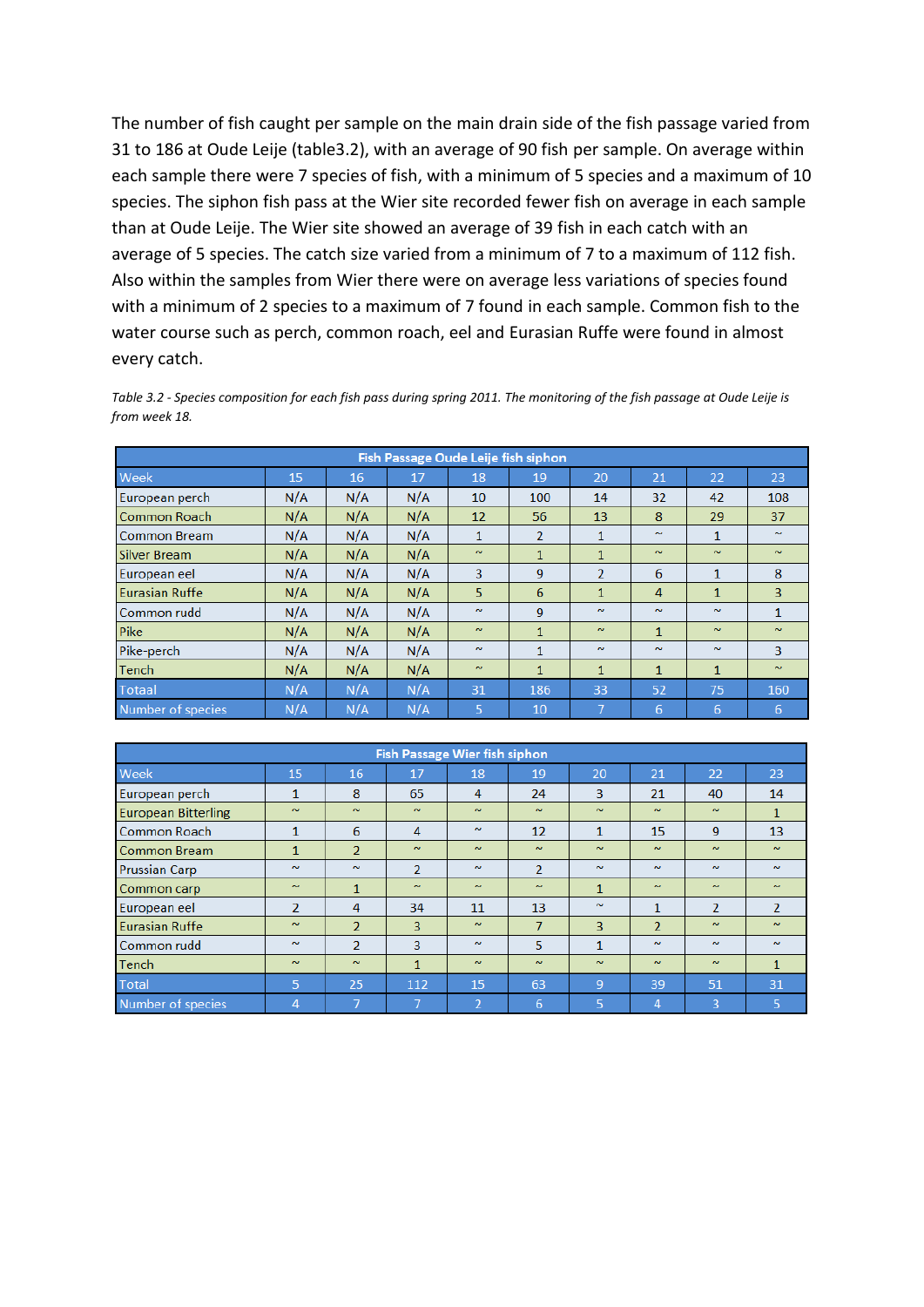#### Numbers by fish species

In line with the variation in numbers of fish caught each week, the numbers of each fish specie per catch changed from sample to sample. The numbers of three commonly caught species (common roach, eel and European perch) during sampling are recorded in figure 3.3. The numbers from these species are obtained from tables displayed figure 3.2. This clearly illustrates that European perch and common roach made up a large proportion of the fish caught.





*Figure 3.3 Numbers of a 3 species per fish passage in spring 2011*

The majority of fish species show peak passage times between late April and mid-May. Noticeably the peak for European perch through Oude Leije is in mid-May. The migration period of European perch begins in March and runs to an end in late April. These are mostly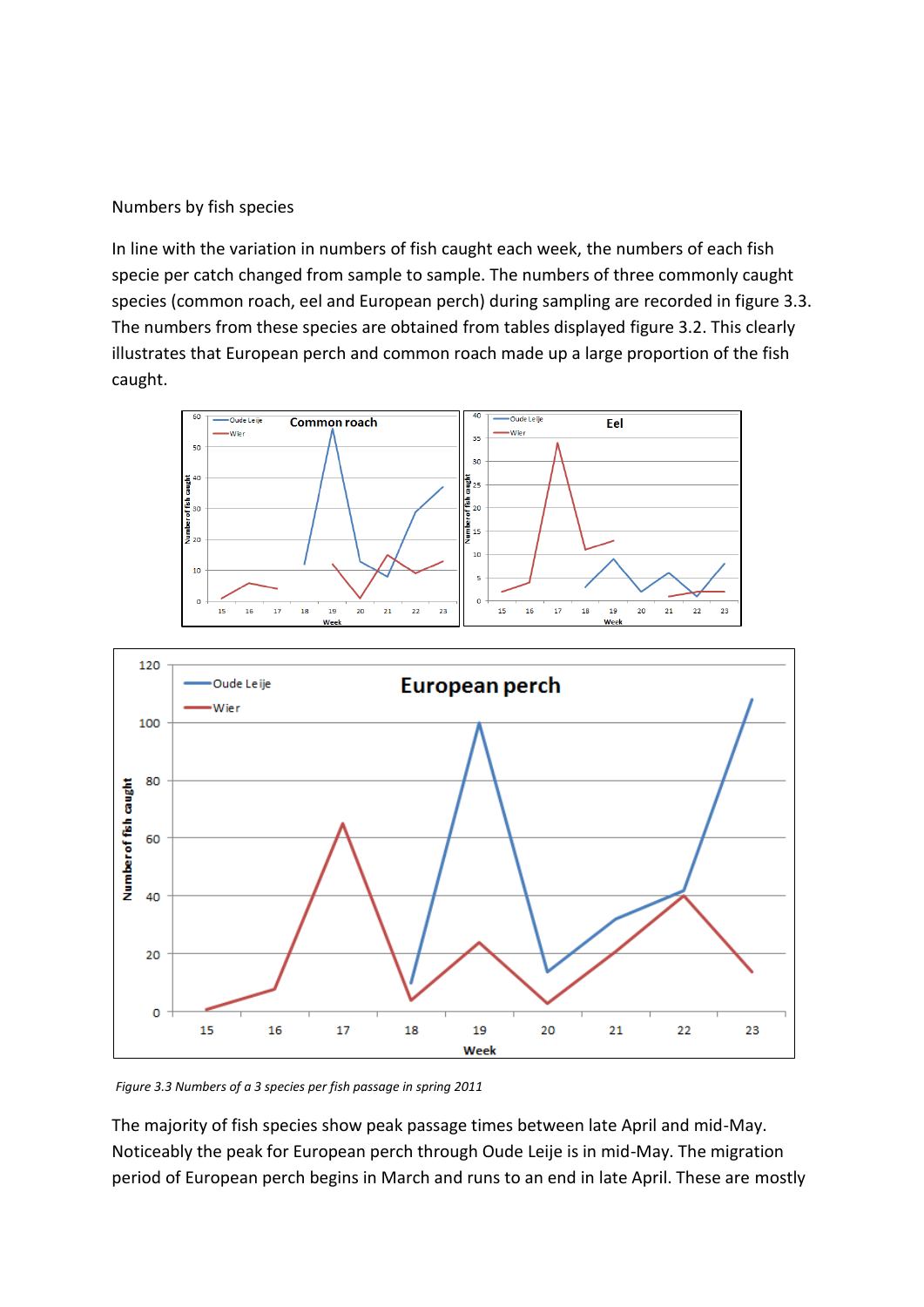European perch up to 10cm, aged 1-2 years. The numbers of common roach showed a clear peak in Oude Leije, in Wier there is no clearly defined migration peak. The peak in week 19 fits in with the migration period for these species. Eel showed a clear peak in the number of examples which made use of the passage at Wier, the majority were sized at around 35cm (about 6 years old). The numbers of eel passing Oude Leije produced a stable line. The migration period for eel runs from April to May. Although the eels did make use of both fish passes they were not present in every sample.

| Fish passage Oude Leije |              | Length (cm) |                |                |                |        |                |        |                |  |
|-------------------------|--------------|-------------|----------------|----------------|----------------|--------|----------------|--------|----------------|--|
| <b>Fish siphon</b>      |              | $0 - 15$    | $15 - 25$      |                | $25 - 40$      |        | $>40$          |        | <b>Total</b>   |  |
|                         | <b>No</b>    | %           | <b>No</b>      | %              | <b>No</b>      | %      | <b>No</b>      | %      | <b>No</b>      |  |
| European perch          | 303          | 99          | 3              | $\mathbf{1}$   | $\sim$         | $\sim$ | $\sim$         | $\sim$ | 306            |  |
| Common Roach            | 146          | 94          | 9              | 6              | $\sim$         | $\sim$ | $\sim$         | $\sim$ | 155            |  |
| <b>Common Bream</b>     | 2            | 40          | $\mathbf{1}$   | 20             | $\overline{2}$ | 40     | $\sim$         | $\sim$ | 5              |  |
| <b>Silver Bream</b>     | $\mathbf{1}$ | 50          | $\mathbf{1}$   | 50             | $\sim$         | $\sim$ | $\sim$         | $\sim$ | $\overline{2}$ |  |
| European eel            | $\sim$       | $\sim$      | 1              | 3              | 17             | 59     | 11             | 38     | 29             |  |
| Eurasian Ruffe          | 20           | 100         | $\sim$         | $\sim$         | $\sim$         | $\sim$ | $\sim$         | $\sim$ | 20             |  |
| Common rudd             | 8            | 80          | $\overline{2}$ | 20             | $\sim$         | $\sim$ | $\sim$         | $\sim$ | 10             |  |
| Pike                    | $\sim$       | $\sim$      | $\mathbf{1}$   | 50             | $\mathbf{1}$   | 50     | $\sim$         | $\sim$ | $\overline{2}$ |  |
| Pike-perch              | 3            | 75          | $\mathbf{1}$   | 25             | $\sim$         | $\sim$ | $\sim$         | $\sim$ | 4              |  |
| Tench                   | $\sim$       | $\sim$      | $\sim$         | $\sim$         | $\overline{2}$ | 50     | $\overline{2}$ | 50     | 4              |  |
| <b>Total</b>            | 483          | 90          | 19             | $\overline{4}$ | 22             | 4      | 13             | 2      | 537            |  |

|  |  | Table 3.3 Length per specie divided into length classes in both fish passes during Spring 2011 |
|--|--|------------------------------------------------------------------------------------------------|
|  |  |                                                                                                |

| Fish passage Wier Fish     |                | Length (cm) |                |                |                |                |              |        |                |
|----------------------------|----------------|-------------|----------------|----------------|----------------|----------------|--------------|--------|----------------|
| siphon                     |                | $0 - 15$    | $15 - 25$      |                | $25 - 40$      |                | $>40$        |        | <b>Total</b>   |
|                            | <b>No</b>      | %           | <b>No</b>      | %              | <b>No</b>      | %              | <b>No</b>    | %      | <b>No</b>      |
| European perch             | 176            | 98          | 4              | $\overline{2}$ | $\sim$         | $\sim$         | $\sim$       | $\sim$ | 180            |
| <b>European Bitterling</b> | 1              | 100         | $\sim$         | $\sim$         | $\sim$         | $\sim$         | $\sim$       | $\sim$ | 1              |
| <b>Common Roach</b>        | 57             | 93          | 3              | 5              | $\mathbf{1}$   | $\overline{2}$ | $\sim$       | $\sim$ | 61             |
| Common Bream               | 1              | 33          | 1              | 33             | 1              | 33             | $\sim$       | $\sim$ | 3              |
| <b>Prussian Carp</b>       | $\sim$         | $\sim$      | $\sim$         | $\sim$         | $\overline{4}$ | 100            | $\sim$       | $\sim$ | 4              |
| Common carp                | $\sim$         | $\sim$      | $\sim$         | $\sim$         | $\mathbf{1}$   | 50             | $\mathbf{1}$ | 50     | $\overline{2}$ |
| European eel               | $\sim$         | $\sim$      | $\overline{7}$ | 10             | 37             | 54             | 25           | 36     | 69             |
| <b>Eurasian Ruffe</b>      | 16             | 94          | 1              | 6              | $\sim$         | $\Omega$       | $\sim$       | $\sim$ | 17             |
| Common rudd                | $\overline{2}$ | 18          | 7              | 64             | $\overline{2}$ | 18             | $\sim$       | $\sim$ | 11             |
| Tench                      | $\sim$         | $\sim$      | $\sim$         | $\sim$         | $\mathcal{P}$  | 100            | $\sim$       | $\sim$ | $\overline{2}$ |
| <b>Total</b>               | 253            | 72          | 23             | 7              | 48             | 14             | 26           |        | 350            |

## Length Composition

Table 3.3 records the length composition of the fish species caught and divides them into respective length classes. This shows that the proportions of the European perch, common roach, eel and Eurasian ruffe are roughly the same in both passes. Further it can be concluded that the most commonly caught fish species which vary between length class and age are represented. A very large share of these species was smaller than 15cm. In figure 3.4 the percentages of eel, common roach and European perch are recorded. In general the figures agree with each other between the two sites.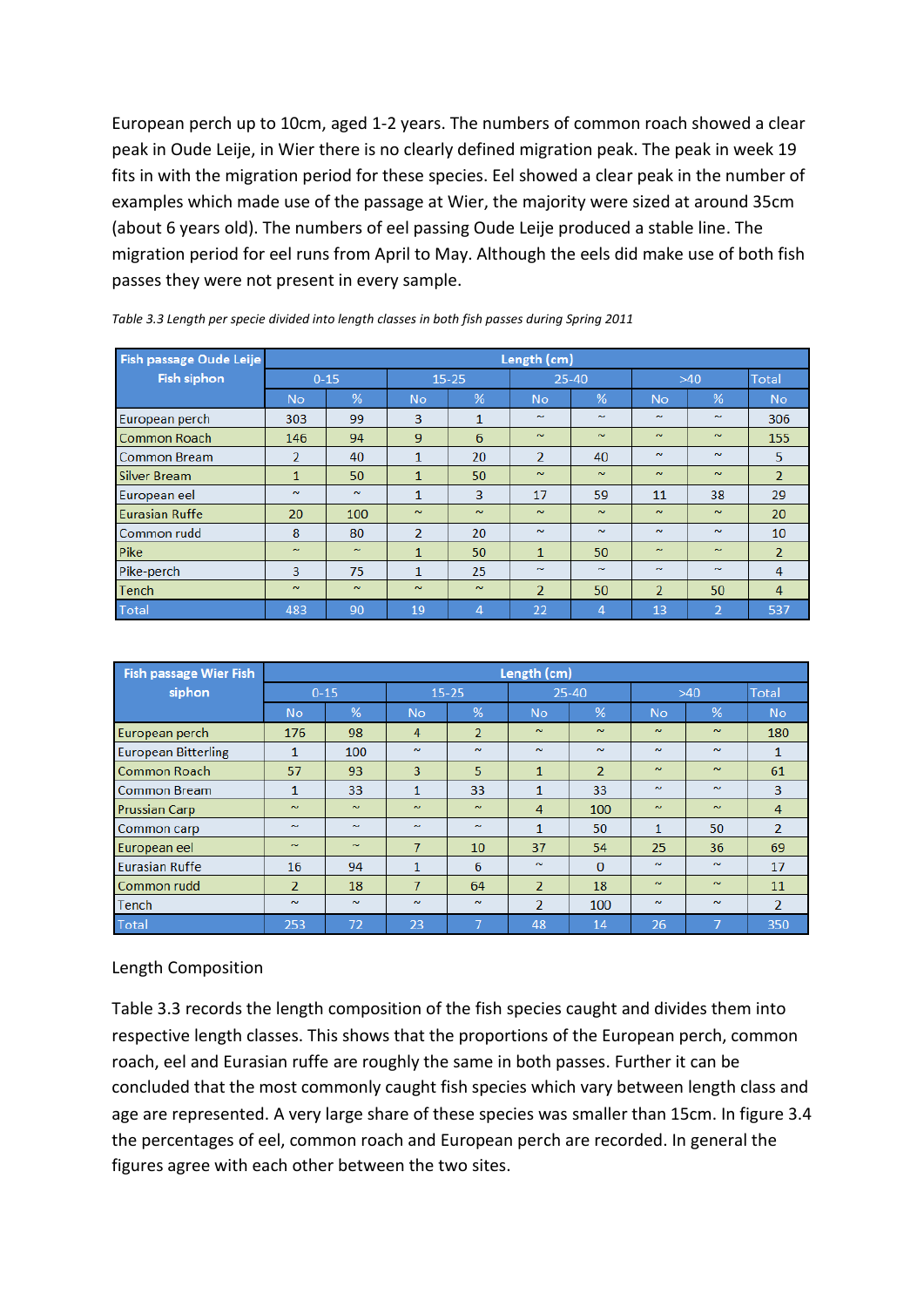





*Figure 3.4 Numbers per length of 3 species during spring 2011*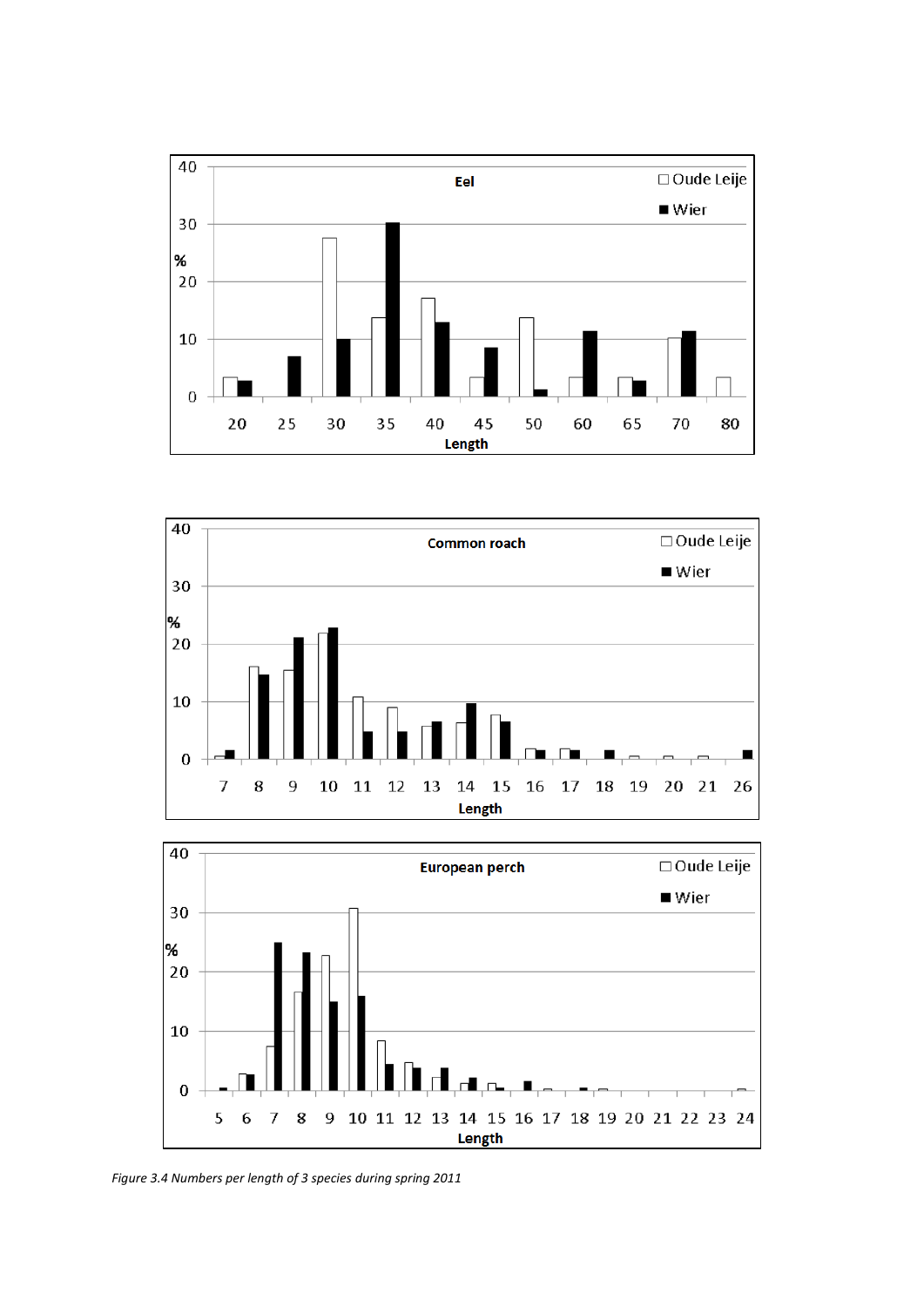# **4 Conclusions**

The monitoring results from both siphon fish passes at Oude Leije and Wier during spring 2011 we are able to draw the following conclusions:-

- During the sampling at both Wier and Oude leije siphon fish ladders throughout the spring of 2011 a total of 887 fish were caught made up of 13 species (table 3.1). The most common species caught were European perch, common roach and eel. There was one example of the highly protected European Bitterling using a pass.
- In both fish passes over half of the fish sampled were made up of European perch. The numbers of common roach make up approximately a quarter of the total fish caught.
- The number of fish caught at the Wier site fish pass during the research indicated a rising trend with the highest quantity peaking around week 17 (late April). At the Oude Leije site a clear peak in numbers of fish was around week 19, mid-May.
- The length ratio of European perch, eel and Eurasian ruffe were roughly the same in both fish passes. It can also be concluded that the most common species of different length class and age were represented. A very large proportion of the fish caught was smaller than 15cm.